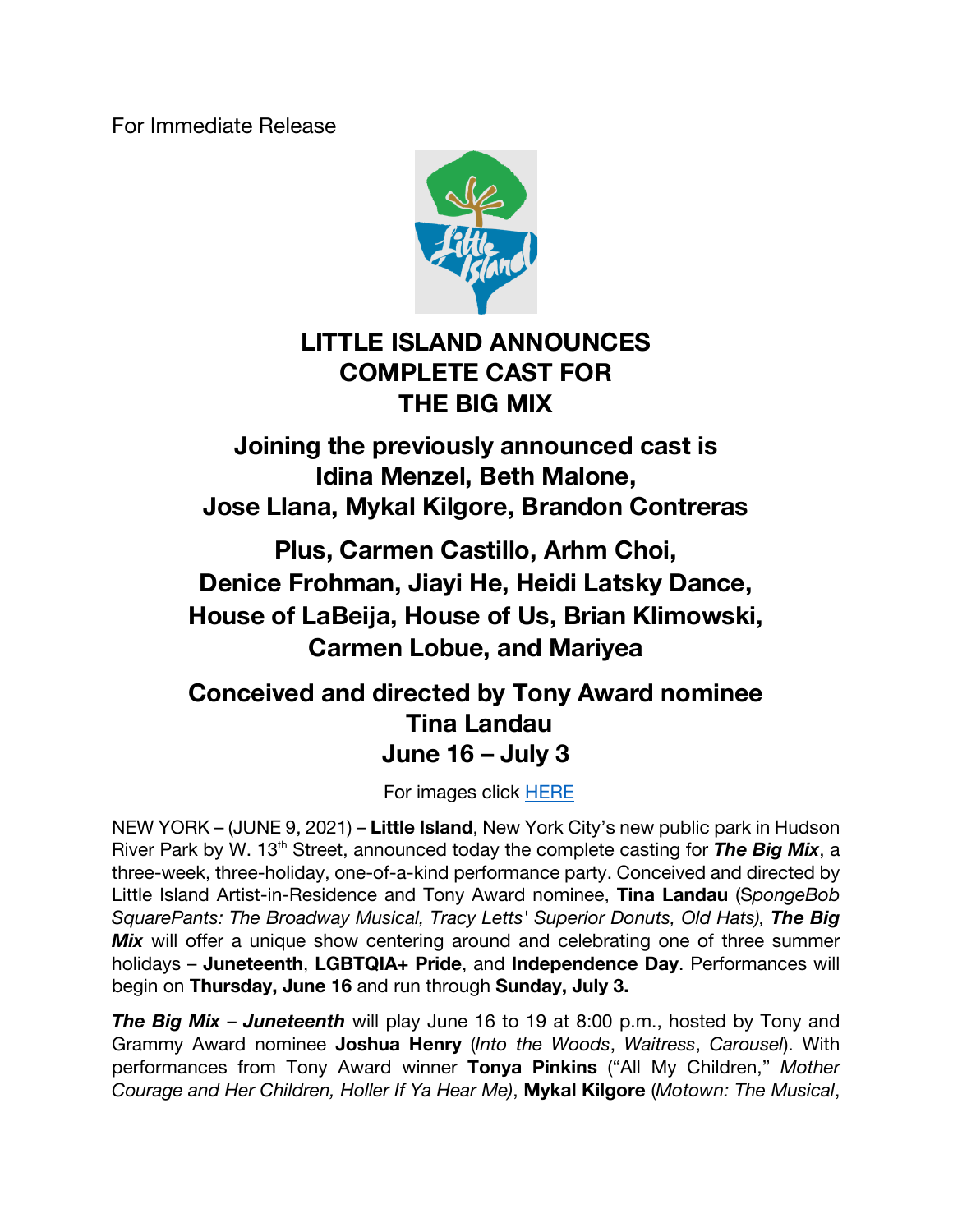*The Wiz Live!*, and *Hair*), singer-songwriter **Chanese Elifé,** and special acts including parkour artists **Reap Genius & Falco,** fire artist **Sage Sovereign,** dance performances from **Step It Up/HANAC Secret Society Dance Company,** choral performances from **Vy Higginsen's Sing Harlem Choir**, and marching band performances by **The Empire Marching Elite**. Plus, newly commissioned work from **Brinae Ali & Tamar-kali** and new music by **Jacinth Greywoode**.

*The Big Mix* - *LGBTQIA+ Pride* will have two hosts along with two special guests. June 23 and 24 at 8:00 p.m. will be hosted by **Peppermint** ("RuPaul's Drag Race," *Head Over Heels*, co-founder of Black Queer Town Hall) with a special guest performance by Tony Award nominee **Beth Malone** (*Fun Home*, *Angels in America: Perestroika & Millennium Approaches).* June 25 at 6:30 p.m. and 10:00 p.m. will be hosted by **Qween Jean**  (Costume Designer for *Wedding Band*, *On Sugarland*, founder of Black Trans Liberation*)*  with a special guest performance by Tony Award winner **Idina Menzel** (*Wicked*, *Rent*). All four dates will feature performances from **Brandon Contreras** ("WeCrashed," *Almost Famous)* & **Jose Llana** (*The King and I, Here Lies Love*, *Twelfth Night*), singer-songwriter **Chanese Elifé, Carmen Castillo**, **Carmen Lobue & Mariyea**, and special acts including poetry and spoken word artist **Arhm Choi**, circus artists **Ben Franklin & Joshua Dean**, **House of LaBeija**, **House of Us**, and **Pride Puppets**. Plus, newly commissioned work from **James Alsop** and an arrangement by **Will Van Dyke**.

**The Big Mix – Independence Day** will run June 29 to July 3 at 8:00 pm, hosted by Tony Award winner **Faith Prince** (*Guys and Dolls, Annie, A Catered Affair)*. With performances from **Ty Defoe** (*Masculinity Max, "*Unbreakable Kimmy Schmidt")**,** Tony and Grammy Award nominee **Judy Kuhn** *(Fiddler on the Roof, Fun Home),* and special acts including **FogoAzul NYC** Brazilian American Style Samba Reggae Band, poetry and spoken word artist **Denice Frohman**, harmonicist **Jiayi He**, yoyo artist, **Brian Klimowski**, **Heidi Latsky Dance**, and composers and musicians **Jaime Lozano & Florencia Cuenca**.

All three weeks will feature our triple-threat ensemble of **Marla Louissaint** (*The Visitor*, *God Bless You, Mr. Rosewater, Beautiful The Carole King Musical)*, **Zach McNally** (*West Side Story*, *The Plot Against America and Hightown)*, **Ianne Fields Stewart** ("Dash and Lily", "The Bold Type", "Pose"*),* and **Allan K. Washington** ("High Fidelity", *Once on This Island*, S*pongeBob SquarePants: The Broadway Musical).* The ensemble has also contributed select material within the show.

The house band is led by Musical Director **Kimberly Grigsby** *(Flying Over Sunset, To Kill a Mockingbird, Head Over Heels)* and features **Jami Dauber** on Trumpet, **Alejandro Espinosa** on Trombone, **Abe Fogle** on Drums, **Ann Klein** on Guitar and **Parker McAllister** on Bass. With arrangements and orchestrations by **Jacinth Greywoode** and **Britt Bonney** serves as Music Assistant/Copyist.

*The Big* Mix features costume design by **Ari Fulton** assisted by **Jessica Irvin,** lighting design by **Adam Honoré** assisted by **Shannon Clarke**, props coordination and set dressing by **Matt Carlin,** an opening number written by **Ronvé O'Daniel,** and opening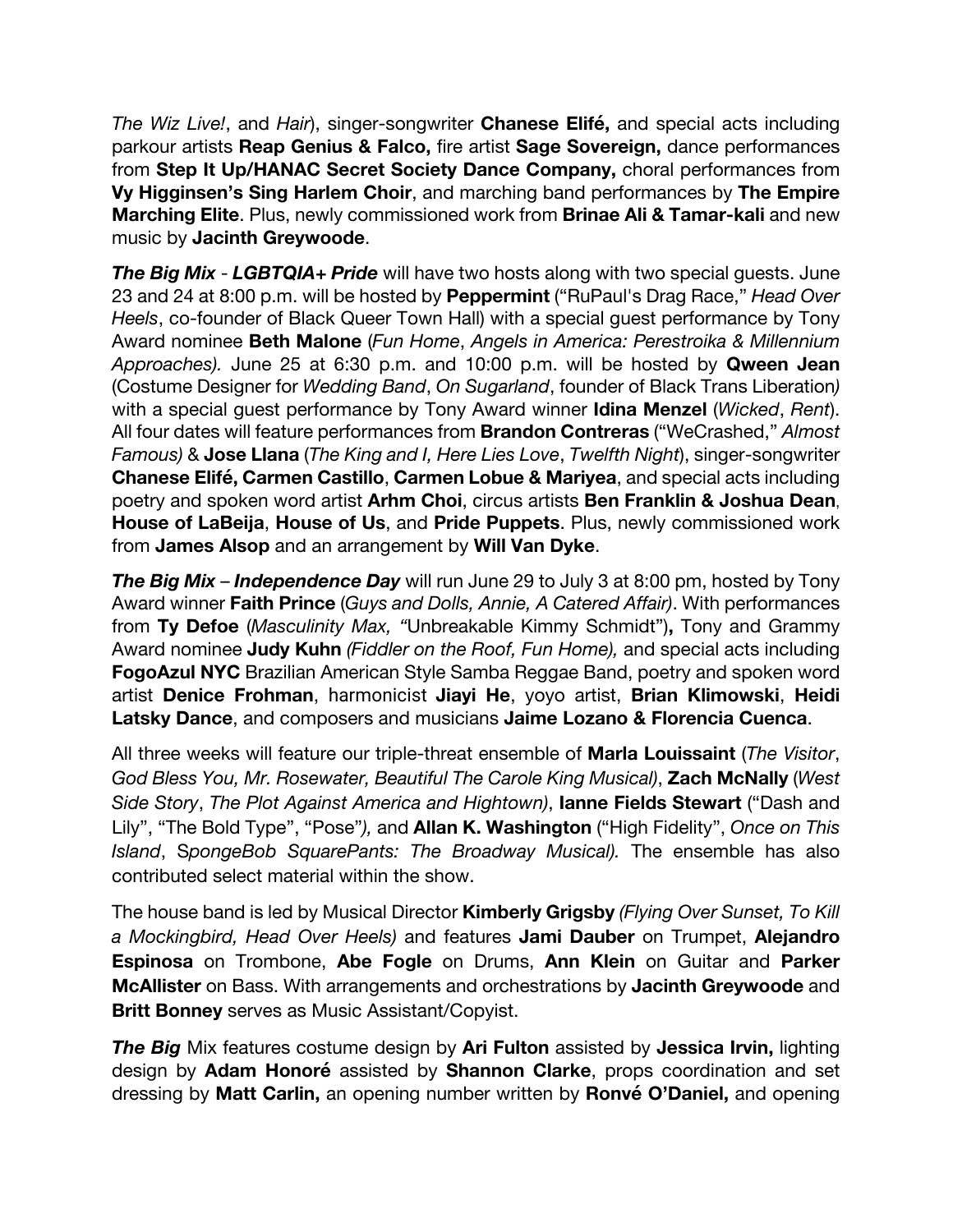number choreography by **Jon Rua**. **Kenneth Ferrone** serves as Associate Director, **lark hackshaw** serves as production stage manager and **Alex Hajjar** serves as assistant stage manager. **Niiamar Felder** serves as Wardrobe Supervisor, **Alissa Jaquin** serves as Stitcher, **Cait Johnson** serves as Production Assistant, and **Laurence Plonsky**  serves as the COVID Safety Manager whose services are provided by Production COVID & Safety Officers.

For a full schedule of *The Big Mix* performances visit https://littleisland.org/events/month/?tribe\_venues%5B0%5D=194.

## **Health and Safety Protocols**

In accordance with New York State and CDC guidelines, Little Island is an outdoor park and does not have any masking or vaccination requirements. You are welcome to wear a mask if that makes you feel more comfortable. If you have received a positive Covid-19 diagnosis in the last 5 days or if you are feeling any symptoms of Covid-19, please stay home.

## **Ticketing**

**The Big Mix** will take place in The Amph and will be ticketed. Our mission for our ticketed events is to be accessible, so 30% of tickets are distributed for free to Little Island's nonprofit partners including the New York City Department of Youth and Community Development, NYC DOE Office of Arts and Special Projects, Greenwich House, Hudson Guild, PS 33 Chelsea Prep, The Door, and Westbeth Artist Residents Council; 30% of tickets are sold at \$25 through the Theatre Development Fund or through Little Island's website for anyone under the age of 25 or over 65 years old, and 30% of tickets are sold through Little Island's website at \$45 for regular price. All tickets are general admission, and your show ticket also serves as your timed entry reservation.

Please note there will be two performances of *The Big Mix* on Saturday, June 25 at 6:30 pm and 10:00 pm. There will be no performance on Sunday, June 26.

Little Island will once again partner with **Body Language Productions** to offer **American Sign Language** interpretation for the following performances: *The Big Mix* on Saturday, June 18 at 8:00 pm and Saturday, June 25 at 6:30 pm. For more information, please visit https://littleisland.org/accessibility/.

All tickets will be electronic/mobile-only and are available for purchase now by visiting www.littleisland.org or by visiting tdf.org. There will be no tickets available to purchase on-site. Your ticket also serves as your timed entry reservation to the park.

#### **About Little Island**

Little Island is a new public park, primarily funded by the Diller-von Furstenberg Family Foundation with support from the City of New York, in Hudson River Park. The park features a lush, seasonal, landscape with rolling hills, walking paths and open lawns, and